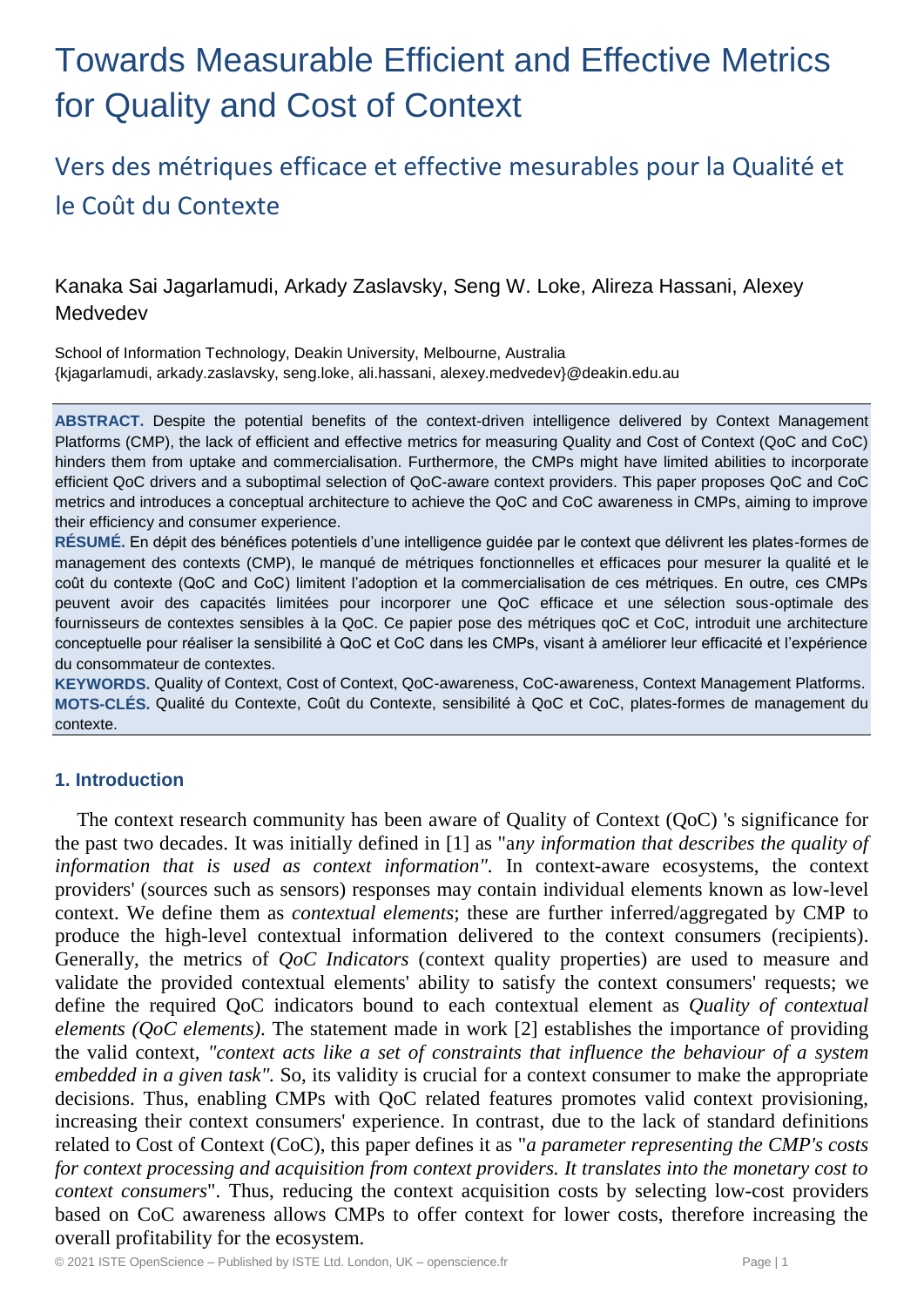The following use case explicitly defines the above terms and significance of this research. Provision of related information by contextual intelligence concerning fire alerts enables an effective and proactive response from concerned individuals/authorities. The entities on fire alerts include the places (e.g., buildings) or areas (e.g., forests). The contextual elements produced from these entities may include the potential fire threats, the current rate of fires, the number of people to be rescued, humidity and wind conditions, and nearby police and ambulances. Each contextual element's validity and cost depend on the values of associated QoC elements (e.g., freshness, accuracy, representation) and their CoC. In contrast, on the one hand, the context consumers could be the concerned authorities (e.g., fire control, police and ambulances); for effective responses, they require contextual elements with high QoC regardless of the CoC (monetary cost imposed by CMP). On the other hand, the context consumers could be the trip planner applications: notifies the civilians of potential fire threats and support services at the destinations; these applications can be satisfied with relatively less QoC than authorities.

For increasing the performance efficiency, user experience and profitability, the CMP must select the providers that satisfy both consumers above' individual QoC requirements with the lowest acquisition costs. It is achieved by enabling the following inter-related features in the CMP: QoC and CoC-aware context providers' selection, QoC computation and QoC validation. QoC and CoCaware selection select context providers by projecting their QoC and CoC outcomes. Hence, QoCaware selection increases the CMPs' performance efficiency by reducing the need for providers' reselection due to invalid QoC provision. It also increases context consumers' experience by fulfilling individual QoC requirements. The CoC-aware selection increases the profitability by selecting the context provider with low costs. Then, QoC computation measures the QoC elements' values in each acquired contextual element. Based on these values, the QoC validation determines the context elements' validity towards serving the request, thereby ensuring only a valid context is delivered to the consumer; therefore, increasing their experience.

This paper aims to present a framework called conCQeng (context Cost-Quality engine) that potentially enables the features above in CMPs upon integration. Also, we define the novel interrelated approaches called Relative Reputation (RR) and Assurance to perform the personalised QoC and CoC- aware selection. The organisation of this paper is as follows: Section 2 provides the related work, Section 3 presents our system architecture, and Section 4 provides the conclusion and future work.

#### **2. Related work**

Most of the advanced CMPs including, Context-as-a-Service (CoaaS) [3] (the focused CMP for our framework), possesses limitations in enabling QoC and CoC features; this section provides key related work to address these limitations. The QoC modelling techniques are used to measure the QoC elements. The work in [4] presented a modelling technique with a wide range of QoC indicators and their computation formulas. Therefore, we adopt their approach to perform QoC computation.

As given in work [5], Service Level Agreements (SLAs) contain the quality guarantees that include QoC. These guarantees can act as input for QoC-aware selection; thus, it is essential to form SLAs between the context providers and CMP. Besides, they also contribute to profitability in CoC returns, paid as penalties for the context providers' QoC violations. Contrarily, SLA also contains the context providers' CoC details; hence, contributing to CoC-aware selection. Therefore, we form the SLA between the context providers and CMP and CMP and context consumer, containing the details of QoC guarantees, CoC, and QoC violation penalties. The reflection of the SLA between the CMP and context consumer is out of scope.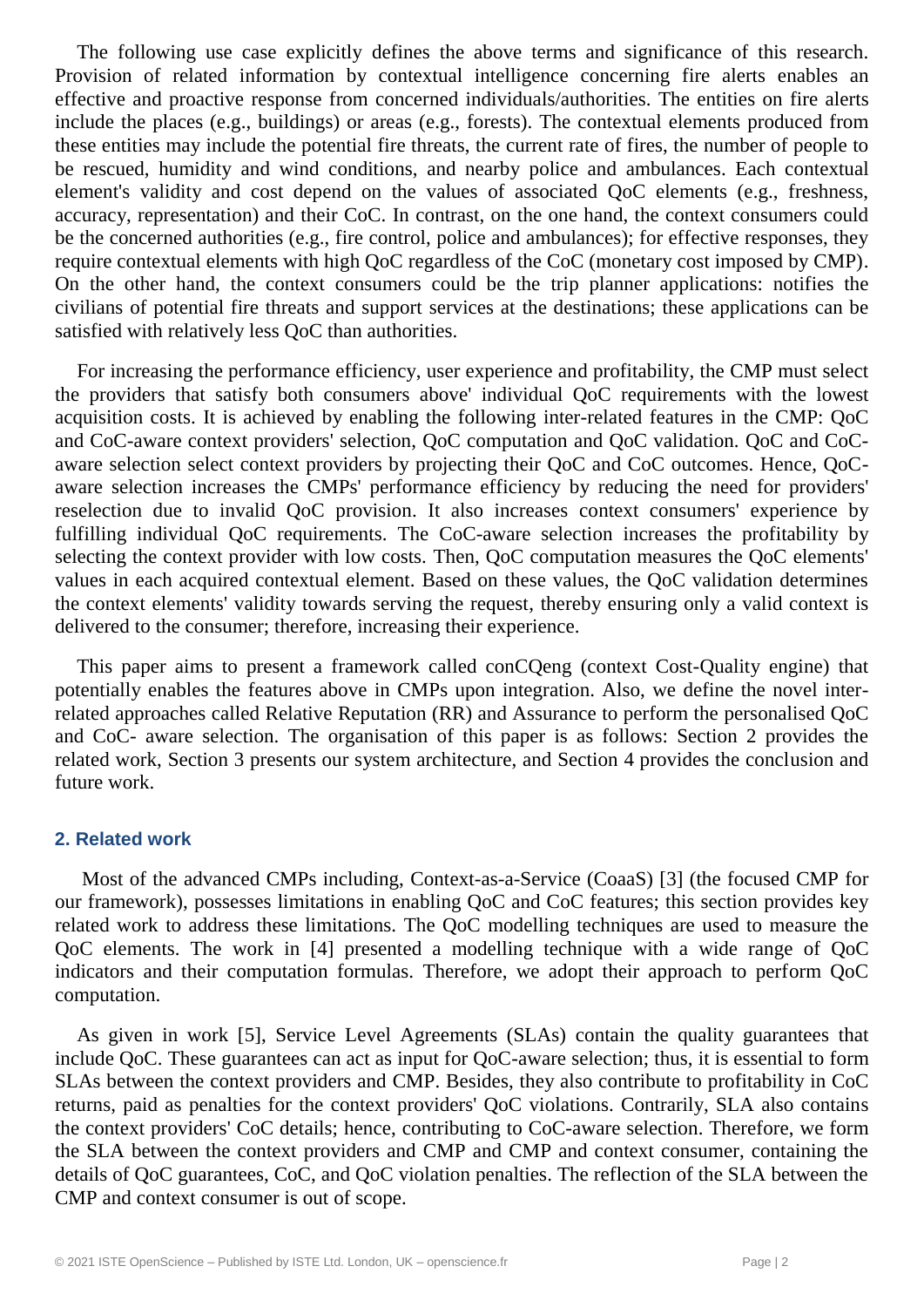The QoC guarantees of context providers are defined based on their design-time capabilities. However, these capabilities degrade over time due to external and internal inconsistencies, thus achieving inaccurate QoC-aware selection results. For addressing these challenges, it is best to perform the QoC-aware selection based on the run-time evidence on QoC capabilities. The reputation models can indicate such evidence by providing the context providers' satisfaction rate of their given SLAs. The work in [6] performs the reputation based QoC-aware selection. One of their approaches is based on Social IoTs (SIoTs), where consumers locally store the reputation of the context providers and share it with the service-seeking consumers. However, implementing this model is functionally challenging in modern-day CMPs as they abstract the providers and consumers. In the second approach, reputation is assessed and stored at the CMP level; this assessment is performed generally based on the QoC provision to diverse consumers. In contrast, acceptancy towards provided QoC varies between the consumers. Thus, requiring a personalised reputation assessment of context providers for each consumer.

The work in [6] discussed the modelling of potential reputation models in CMPs. One of these models aimed to perform the personalised QoC aware selection. In this model, the reputation is assessed using consumers' feedback on the QoC and their end-users personal preferences. However, CMPs lack the privilege to access end-users personal data. Contrarily, entirely relying on feedback to assess the satisfaction rate may attain inaccurate results. We address these challenges by performing a personalised reputation assessment of context providers with each context consumer, omitting the need for end-user data. Furthermore, our model's reputation is assessed based on context validity – computed using the metrics and context consumers' reports on QoC violations. Thus, effectively assessing the reputation while providing a degree of personalisation.

#### **3. System architecture**

As depicted in Figure 1, on the one hand, concerned authorities and Trip planning individuals are context consumers. On the other hand, sensors associated with fire alert entities generating the contextual elements are the context providers. These contextual elements include the potential fire threats, current rate of fires, number of people to be rescued, humidity and wind conditions, nearby police, and ambulances—the CMP act as a bridge to promote context-awareness between the context providers and consumers. The component conCQeng present inside the CMP is responsible for enabling the QoC and CoC related features. The definitions, formulas, and functionalities of the active components in the framework are given below.

**Relative Reputation:** The satisfaction rate of a particular context consumer with the QoC delivered by a capable and available context provider.

**RR Unit:** Its value is measured as 0 or 1, representing the positive and negative QoC validity outcomes of the provided context concerning a particular context request from the consumer. Each RR unit contributes to the RR value assessment of the context provider in the selected RR collection (explained below).

**RR Value**: It represents the degree of Relative Reputation of a context provider in a particular RR collection, measured as an average using the formula given below.

$$
RRCP(RRvalue)_{x+1} = \frac{RRCP(RRunit_{sum})_x + RRunit_{x+1}}{n+1}
$$
 [1]

Where,

 $RRCP(RRvalue)_{x+1}$  is the updated RR value of the selected context provider,  $RRCP(RRunit_{sum})_x$  is the sum of RR units of selected context provider in the RR collection, RRunit<sub>x+1</sub> is the RR unit value generated for the new request, n is the count of RR units in the RR collection.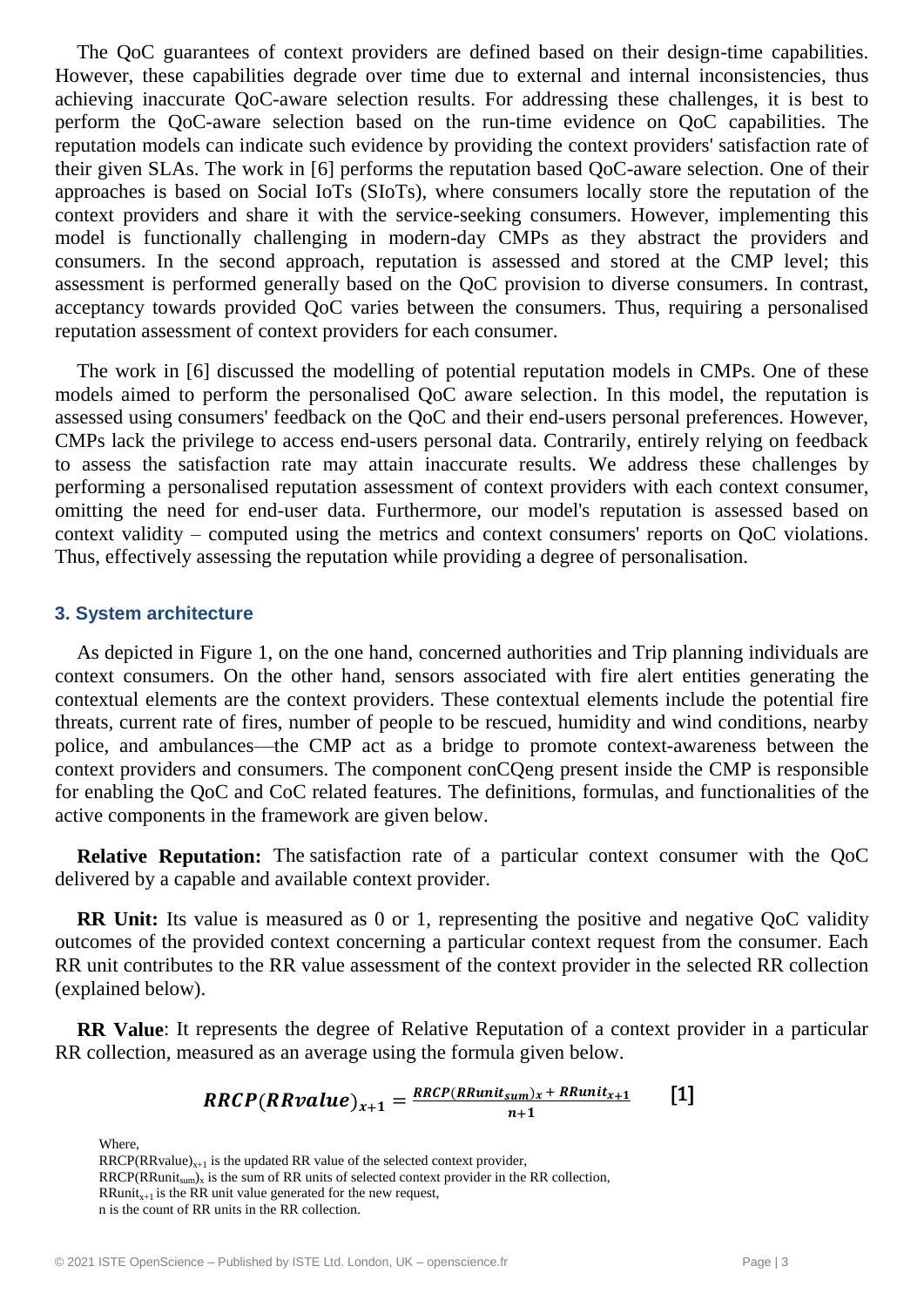**RR Collections:** The individual data records containing the elements to assist in QoC and CoCaware selection of context providers to serve a particular request from the context consumer. These collections are formed and updated based on context providers' service eligibility and QoC validity. Each RR collection contains the context provider's SLA and RR details. The eligibility is determined based on SLA details: entity, contextual element, QoC elements and their values, cost, and QoC violation penalties. In contrast, the RR details: context consumer's Id, number of RR units generated, Sum of RR units, RR value, are the elements related to the QoC satisfaction rate of the context provider. Their values are updated based on the QoC provision to the query associated with RR collection.

**Assurance:** A method of sorting context providers with equivalent RR in the order of the low cost and high QoC violation penalties.

**RR Processor and Repository:** These components are responsible for performing assessment and selection of RR collections. The assessment includes two processes. The first is RR initiation; it is performed each time an eligible context provider is discovered for a particular customer request. The RR processor initiates the collection in RR repository by storing SLA and RR details as discussed in *RR collections*, with the initial *RR value* as 1, measured on the scale of 0-1. The second one is RR assessment; it is performed each time the context provider serves the request represented by RR collection. Based on the received context, first, the QoC evaluator validates the QoC elements and generates an RR unit. Then, the RR processor assesses and updates the RR value as given in Equation 1.

In the RR based selection, the processor identifies the relevant RR collection(s) for the requests in the incoming context query, and context provider(s) possessing the highest RR value from these collections are selected. Firstly, the relevant collections are identified based on their eligibility. This is performed by matching the incoming requests with the requests represented by the RR collections. Later from the identified collections, the context providers(s) with the highest RR are selected for the assurance phase. Therefore, contributing to personalised QoC aware selection.

**Assurance Processor and Cache:** The Assurance processor receives the equivalent context providers (providers with matching RR) from the RR processor with their cost and QoC violation penalty details. Using these details sorts them in the Assurance cache in the order of low costs and high penalties, and the first provider is invoked. Hence, contributing to profitability by providing the CoC awareness. It also receives the QoC violation alerts from the QoC validator and immediately invokes the succeeding context provider. Thus, preserving the platform's credibility by the failure safety. The Assurance cache is cleared only after the successful service completion.

**QoC Evaluator***:* It is responsible for performing the QoC elements' measurement and validation, generating and sending RR unit values to the RR processor, and alerting the Assurance processor in case of QoC violations. In QoC measurement, the evaluator uses the context elements and their QoC meta-data (represents the provided context properties, for example, generation timestamp) to compute their QoC elements' values. The QoC validation is performed in two phases. The first phase occurs before context delivery; here, the evaluator validates the QoC by matching the generated QoC values with their requirements in the query. The second phase occurs after the delivery; here, if the consumer is not satisfied by the context, they report it back to the QoC evaluator. Based on the validity of the QoC elements from these two phases, the RR unit is generated and sent to the RR processor. Finally, in the event of invalid QoC, the QoC evaluator notifies the Assurance processor to invoke the next provider from their sorted list.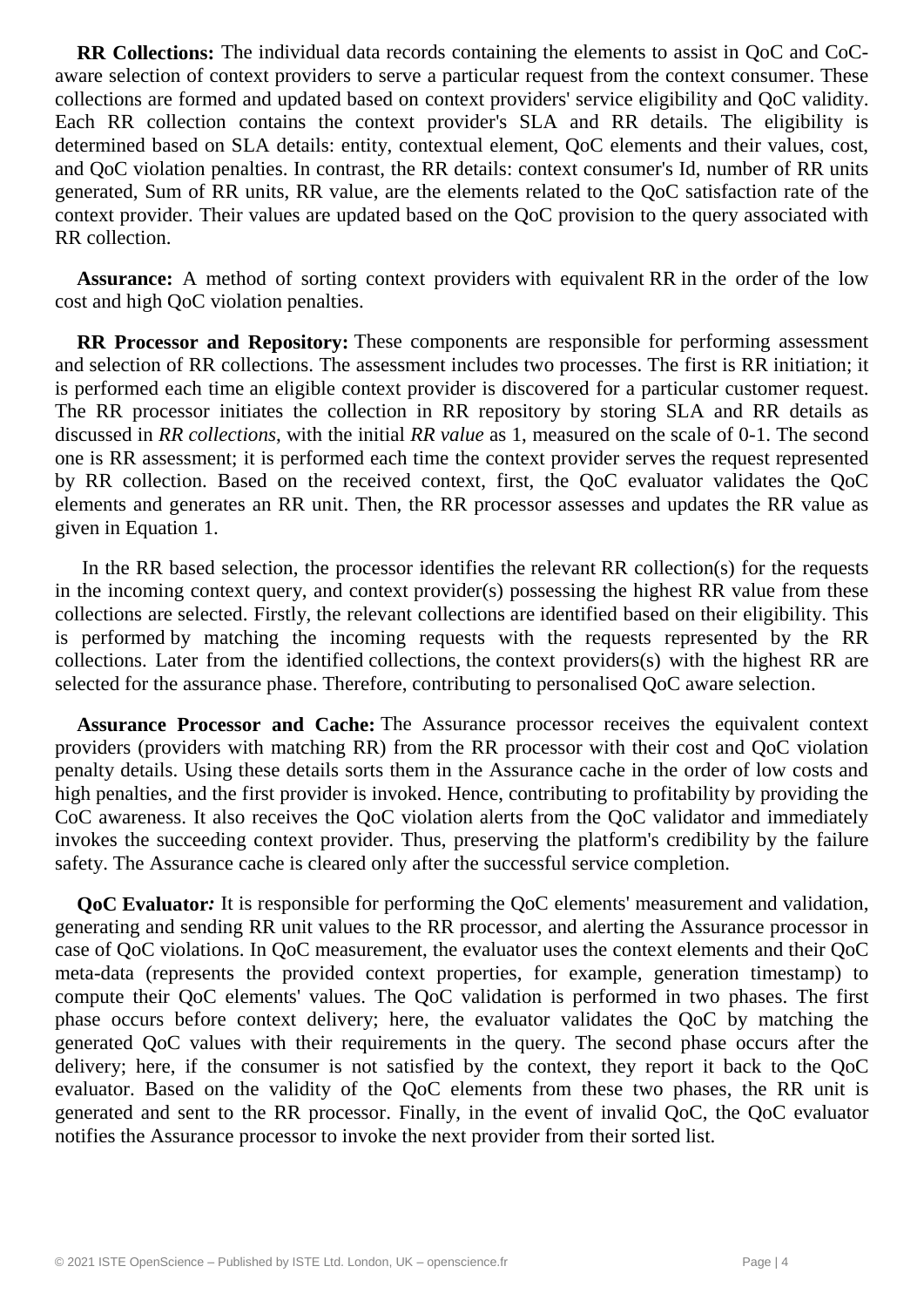

**Figure 1.** *The conceptual architecture of conCQeng.*

The system's process flow occurs according to the numbers given in Figure 1. In step 1, The context consumer initiates the process by sending a push-based context query that contains the context request(s) to the CMP; for these queries, context acquisition and processing are performed when a related event is triggered (e.g., when the fires are detected). Each query may contain requests with the context element and their OoC elements' values. For example, a fire control room query may request all the context elements from the location on a fire alert with 80% accuracy. After receiving the query, the CMP completes all the initial processes (out of this paper's scope) and forwards the requests to the RR processor in conCQeng. Using this input, in steps 2 and 3, the RR processor finds the eligible RR collections from the RR repository, selects the provider(s) with the highest RR value, and sends them to the Assurance processor. Then, in steps 4 and 5, the Assurance processor sorts the Equivalent context providers to possess the lowest cost and highest penalties, stores them in the Assurance cache and invoke the first provider.

After invoking the context provider in step 6, their context output is provided to the QoC evaluator in step 7. Then, in step 8, QoC elements: freshness, representation format, and accuracy are measured and validated. If the context is valid, as given in step 9, it is provided to the context consumer. Then, if the consumer is unsatisfied with the service, as shown in step 10, they report it back to the QoC evaluator. Based on the total validity, in step 11, the QoC evaluator generates and sends the RR unit value to the RR processor; this updates the context provider's reputation accordingly. Also, the Assurance processor is notified by the QoC evaluator to select the next best context provider for an invalid context.

#### **4. Conclusion and future work**

In this paper, we have proposed the conceptual architecture of conCQeng that uses two interrelated novel approaches called Relative Reputation and Assurance to promote efficient and effective QoC and CoC aware selection in CMPs. Integrating this component in CMPs can increase their context consumer experience by performing a personalised selection, and valid QoC aligned context delivery. Besides, it also increases platforms' profitability by the inclusion of CoCawareness in the selection. Our future works will focus on designing the theoretical aspects, implementing the system prototype, and evaluating our Relative Reputation and Assurance assertions. Further objectives include developing and integrating the conCQeng with CoaaS [3] to increase its functionality and uptake by developers of context-aware applications.